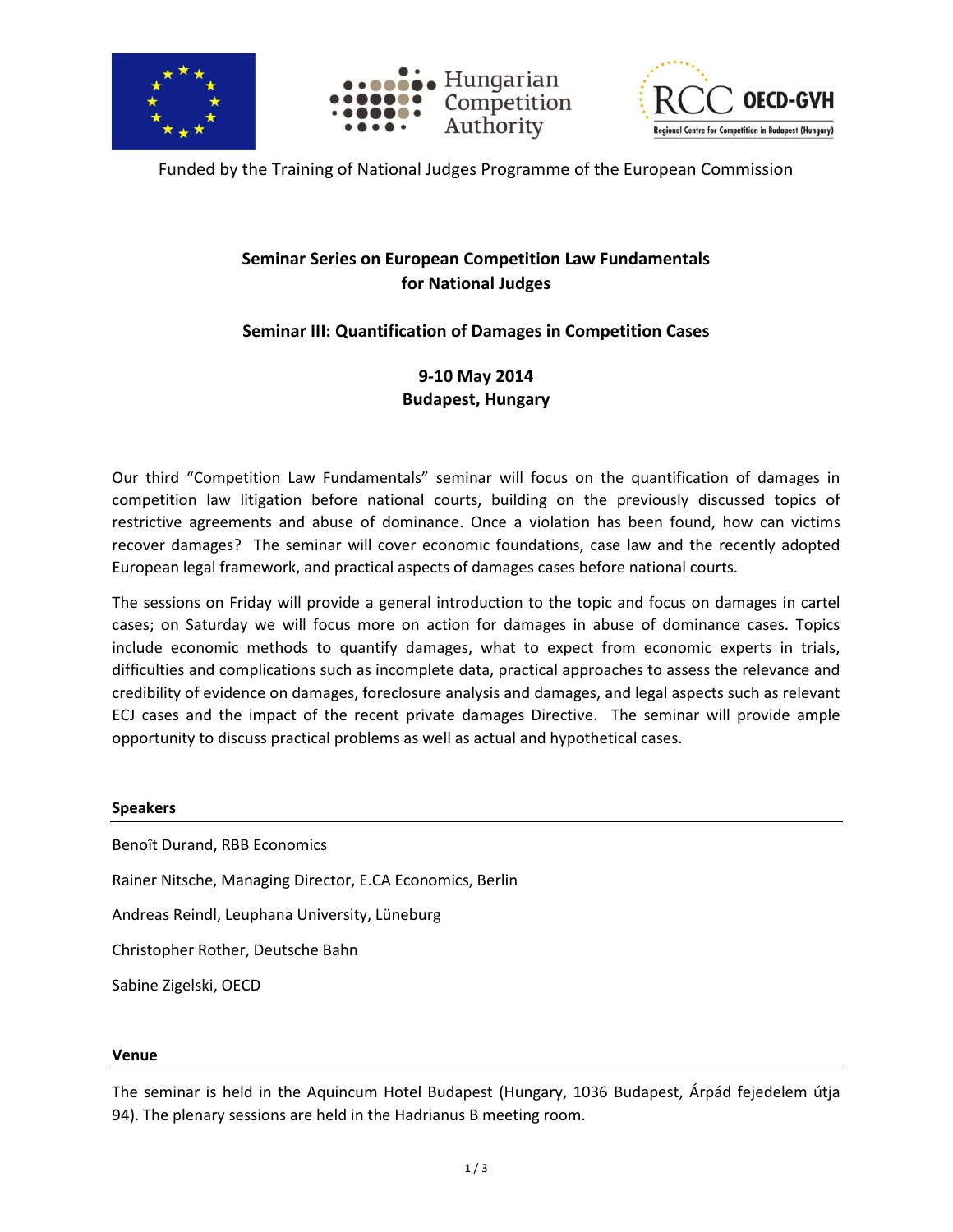### **Agenda**

# **Friday, 9 May**

| 09.00-09.15 | Registration                                                                                                                                                                                                                                                                                                                                                                 |
|-------------|------------------------------------------------------------------------------------------------------------------------------------------------------------------------------------------------------------------------------------------------------------------------------------------------------------------------------------------------------------------------------|
| 09.15-10.45 | Introduction:<br>Andreas Reindl: Introduction to the seminar<br>Sabine Zigelski: The economics of collusion & cartel stability<br>Rainer Nitsche: Methods for quantification of damages with case example                                                                                                                                                                    |
| 10.45-11.15 | Coffee break                                                                                                                                                                                                                                                                                                                                                                 |
| 11.15-12.30 | <b>Rainer Nitsche</b><br>Case hypothetical on damages: Introduction and work in breakout groups                                                                                                                                                                                                                                                                              |
| 12.30-13.30 | Lunch                                                                                                                                                                                                                                                                                                                                                                        |
| 13.30-14.30 | Rainer Nitsche: Selected Issues in Damages Estimation<br>Overcharge<br>Umbrella effect<br>Lingering effect<br>Pass-on and volume loss<br>Interest payment                                                                                                                                                                                                                    |
| 14.30-15.30 | The Developing Legal Framework - Practical and Procedural Aspects<br>Christopher Rother<br><b>Andreas Reindl</b>                                                                                                                                                                                                                                                             |
| 15.30-16.00 | Coffee break                                                                                                                                                                                                                                                                                                                                                                 |
| 16.00-17.15 | Practical and Procedural Aspects cont'd<br>Access to evidence and access to leniency files<br>Pass-on rules and presumptions<br><b>Statute of limitations</b><br>When and how introduce empirical evidence<br>First damages model<br>Counterfactual<br>Quality of expert opinions<br><b>Rainer Nitsche</b><br><b>Andreas Reindl</b><br>Christopher Rother<br>Sabine Zigelski |
| 18.20       | Meeting at the reception, transfer to the welcome dinner                                                                                                                                                                                                                                                                                                                     |